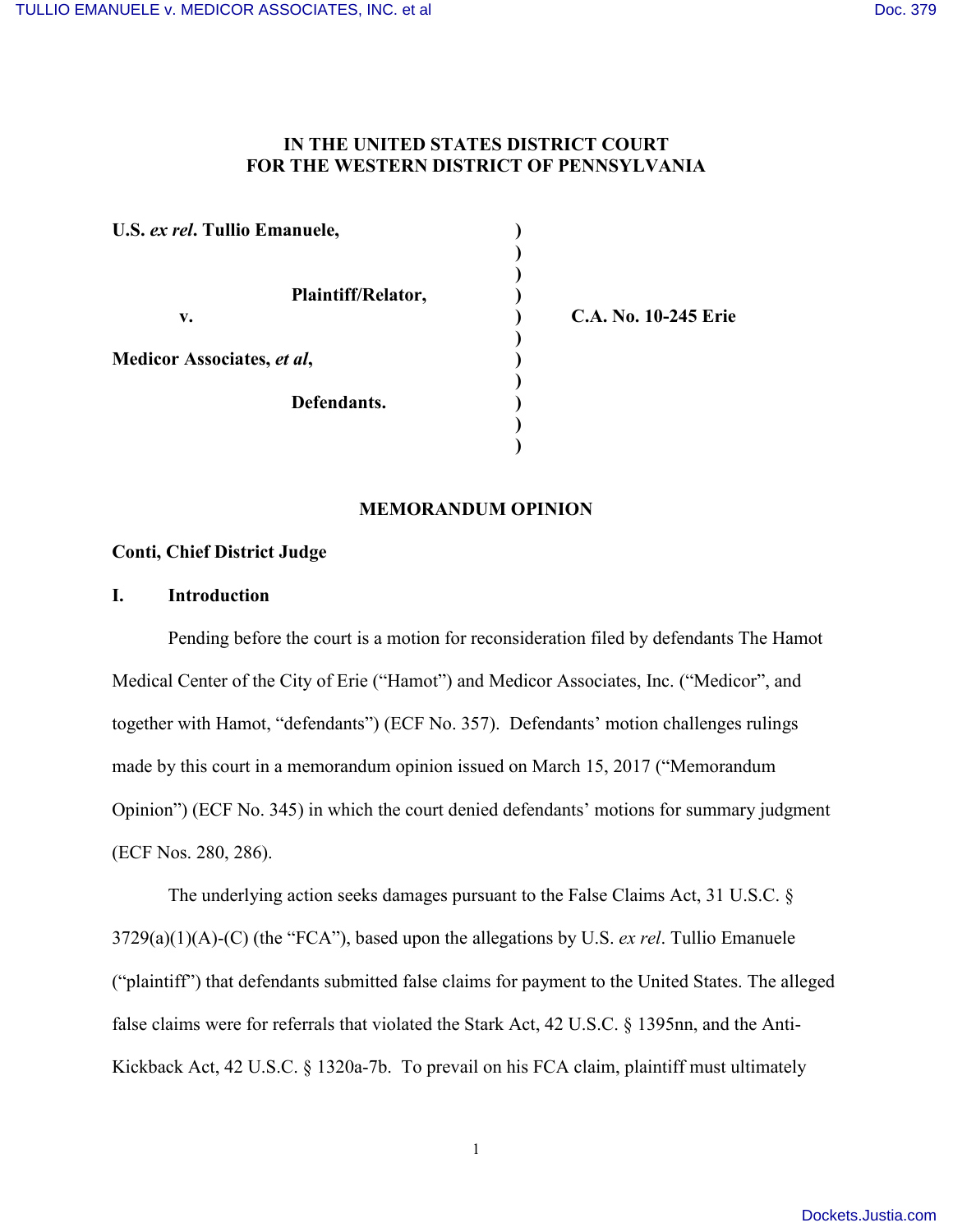demonstrate that the alleged misrepresentations to the government were "material to the Government's payment decision." Universal Health Servs. v. United States ex rel. Escobar, 136 S.Ct. 1989, 2002 (2016). In their summary judgment motions, defendants argued, *inter alia*, that plaintiff had failed to adduce sufficient proof of materiality. The court disagreed. (Memorandum Opinion (ECF No. 345) at 32-35.) Defendants seek reconsideration of this determination in light of the Third Circuit Court of Appeals' recent decision in United States ex rel. Petratos v. Genentech, Inc., 855 F.3d 481 (3d Cir. 2017).

Because defendants did not adduce a proper ground for reconsideration, defendants' motion will be denied.

### **II. Standard of Review**

The purpose of a motion for reconsideration is "to correct manifest errors of law or fact or to present newly discovered evidence." Max's Seafood Café v. Quinteros, 176 F.3d 669, 677 (3d Cir.1999). A motion for reconsideration under Federal Rule of Civil Procedure 59(e) must therefore rely on one of three grounds: (1) an intervening change in the law; (2) the availability of new evidence; or (3) the need to correct clear error of law or prevent manifest injustice. N. River Ins. Co. v. CIGNA Reinsurance Co., 52 F.3d 1194, 1218 (3d Cir. 1995). A motion for reconsideration is not properly grounded in a request for a district court to rethink a decision it has already rightly or wrongly made. Williams v. Pittsburgh, 32 F.Supp.2d 236, 238 (W.D.Pa. 1998). Litigants are cautioned to "ʻevaluate whether what may seem to be a clear error of law is in fact simply a point of disagreement between the Court and the litigant.'" Waye v. First Citizen's Nat'l Bank, 846 F.Supp. 310, 314 n.3 (M.D.Pa. 1994) (quoting Atkins v. Marathon LeTourneau Co., 130 F.R.D. 625, 626 (S.D. Miss. 1990). Motions for reconsideration should not relitigate issues already resolved by the court and should not be used to advance additional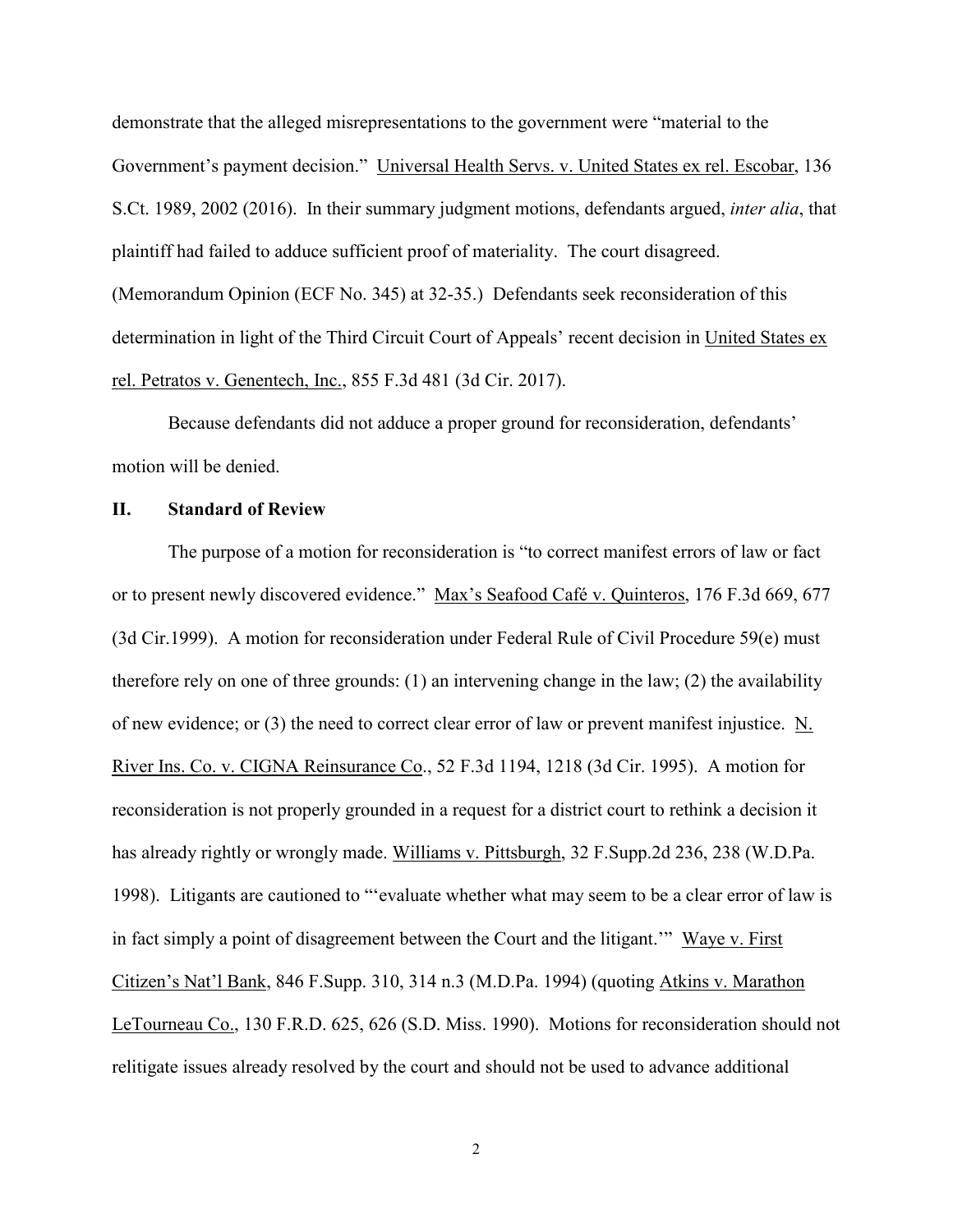arguments which could have been made by the movant before judgment. Reich v. Compton, 834 F.Supp. 753, 755 (E.D.Pa. 1993), *aff'd in part*, *rev'd in part*, 57 F.3d 270 (3d Cir. 1995).

#### **III. Discussion**

Defendants seek reconsideration of this court's summary judgment decision with respect to the FCA's requirement that a misrepresentation must be "material to the Government's payment decision" in order to be actionable. Escobar, 136 S.Ct. at 2002. As more fully discussed in the Memorandum Opinion, the statutes giving rise to the FCA claims in this case, the Stark Act and the Anti-Kickback Statute, each generally prohibit a health care entity from submitting payments to Medicare based upon referrals from physicians who have a "financial relationship" with the health care entity. 42 U.S.C. §§ 1395nn(a)(1); 1320a-7b(b). Each statute also contains a number of statutory exceptions (or safe harbors) that permit those referrals if certain statutory requirements are satisfied. 42 U.S.C. § 1395nn(b)-(e); 42 C.F.R. § 1001.952(d). Several of the statutory exceptions invoked in the instant case require that the pertinent financial arrangements be "in writing" and "signed by the parties." 42 C.F.R. §§ 411.357(l)(1); 42 C.F.R. § 411.357(d)(1); 42 C.F.R. § 1001.952(d)(1).

Plaintiff's claims in this action focus, in part, on the written documents governing the financial arrangement between Hamot and Medicor physicians, which were occasionally allowed to lapse or terminate before being renewed. (Memorandum Opinion (ECF No. 345) at 13.) Plaintiff contends that any submissions to Medicare for payments based on referrals that occurred while those contracts had lapsed do not satisfy the writing requirements of the pertinent statutory exceptions and safe harbors. (Id.) Defendants counter that these "technical" violations of the statutory writing requirement are not "material" within the meaning of the FCA. (Id. at 32.)

3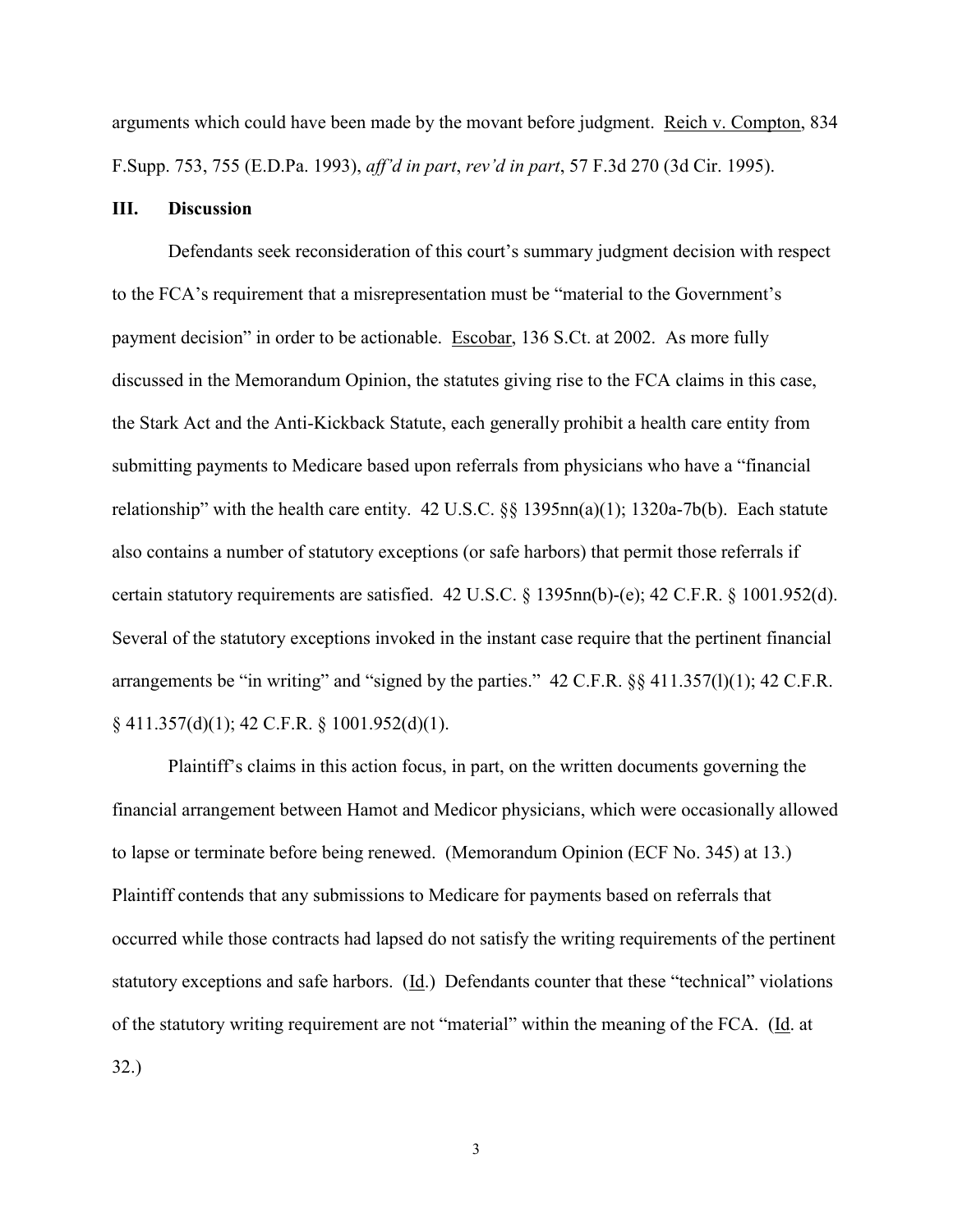At summary judgment, the parties (and the court) agreed that the United States Supreme

Court's decision in Escobar supplied the standard for evaluating the materiality requirement in

an FCA case. Escobar, 136 S.Ct. at 2002. The Supreme Court described the materiality standard

as follows:

The materiality standard is demanding. The False Claims Act is not "an all-purpose antifraud statute," Allison Engine, 553 U.S., at 672, 128 S.Ct. 2123 or a vehicle for punishing garden-variety breaches of contract or regulatory violations. A misrepresentation cannot be deemed material merely because the Government designates compliance with a particular statutory, regulatory, or contractual requirement as a condition of payment. Nor is it sufficient for a finding of materiality that the Government would have the option to decline to pay if it knew of the defendant's noncompliance. Materiality, in addition, cannot be found where noncompliance is minor or insubstantial. See United States *ex rel*. Marcus v. Hess, 317 U.S. 537, 543, 63 S.Ct. 379, 87 L.Ed. 443 (1943) (contractors' misrepresentation that they satisfied a non-collusive bidding requirement for federal program contracts violated the False Claims Act because "[t]he government's money would never have been placed in the joint fund for payment to respondents had its agents known the bids were collusive"); see also Junius Constr., 257 N.Y., at 400, 178 N.E., at 674 (an undisclosed fact was material because "[n]o one can say with reason that the plaintiff would have signed this contract if informed of the likelihood" of the undisclosed fact).

In sum, when evaluating materiality under the False Claims Act, the Government's decision to expressly identify a provision as a condition of payment is relevant, but not automatically dispositive. Likewise, proof of materiality can include, but is not necessarily limited to, evidence that the defendant knows that the Government consistently refuses to pay claims in the mine run of cases based on noncompliance with the particular statutory, regulatory, or contractual requirement. Conversely, if the Government pays a particular claim in full despite its actual knowledge that certain requirements were violated, that is very strong evidence that those requirements are not material. Or, if the Government regularly pays a particular type of claim in full despite actual knowledge that certain requirements were violated, and has signaled no change in position, that is strong evidence that the requirements are not material.

Escobar, 136 S.Ct. at 2003-04. Based upon a careful reading of Escobar, this court deduced that

the following factors warranted consideration in evaluating materiality: whether compliance with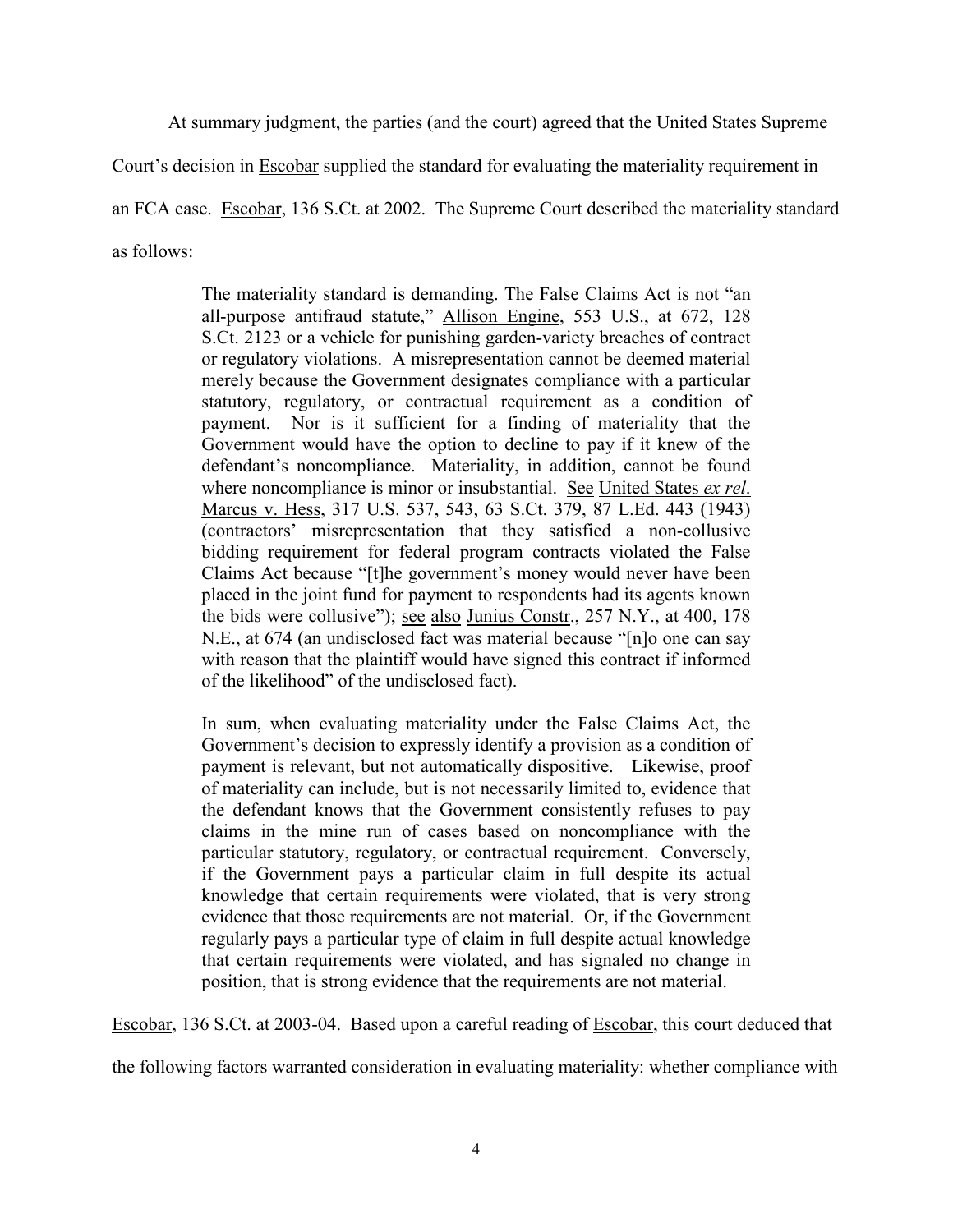a statute is a condition of payment; whether the violation goes to "the essence of the bargain" or

is "minor or insubstantial"; and whether the government consistently pays or refuses to pay

claims when it has knowledge of similar violations. (Memorandum Opinion (ECF No. 345) at

33 (citing Escobar, 136 S.Ct. at 2003-04.) The court concluded that each of these factors favored

a finding of materiality:

As an initial matter, the Stark Act expressly prohibits Medicare from paying claims that do not satisfy each of its requirements, including every element of any applicable exception. 42 U.S.C. §§1395nn(a)(1),  $(g)(1)$ . The relevant exceptions expressly require that any financial arrangements that would otherwise violate the Stark Act must be set forth in writing.  $42$  C.F.R. §  $411.357(d)$ , (1). Although "statutory, regulatory, and contractual requirements are not automatically material, even if they are labeled conditions of payment," they nevertheless represent "relevant" evidence in favor of materiality. Id. at 2002-03.

The writing requirement is not "minor or insubstantial." Id. at 2003. The Stark Act "insist[s] on the transparency and verifiability that comes from an express agreement reduced to writing and signed by the parties which specifies all of the services to be provided by the physician and all of the remuneration to be received for those services." Kosenske, 554 F.3d at 96. Compliance with the writing requirement permits a reviewer to analyze the timeframe, rate of compensation, and the identifiable services contemplated in the arrangement to determine whether any portion is based on the volume or value of physician referrals. See 42 C.F.R. § 411.357(l). CMS guidance also requires a signature as a manifestation of the parties' assent to the arrangement, a requirement that "plays a role in preventing fraud and abuse." 80 Fed. Reg. 70886, 71333-71334. These requirements go to the very "essence of the bargain" between the government and health care providers with respect to Stark Act compliance. Escobar, 136 S.Ct. at 2003 n. 5 (quoting Junius Contr. Co. v. Cohen, 178 N.E. 672, 674 (N.Y. 1931)).

There is no evidence in the record to suggest that "the Government consistently refuses to pay claims" based on Stark Act non-compliance (or, conversely, that "the Government pays [those claims] in full despite its actual knowledge that certain requirements were violated"). Id. at 2003-04. Plaintiff, however, has pointed to public records suggesting that health care providers have paid penalties after self-reporting similar violations on at least nine occasions since 2009. (ECF No. 310-12.) In the absence of any evidence to the contrary, this factor weighs slightly in favor of materiality.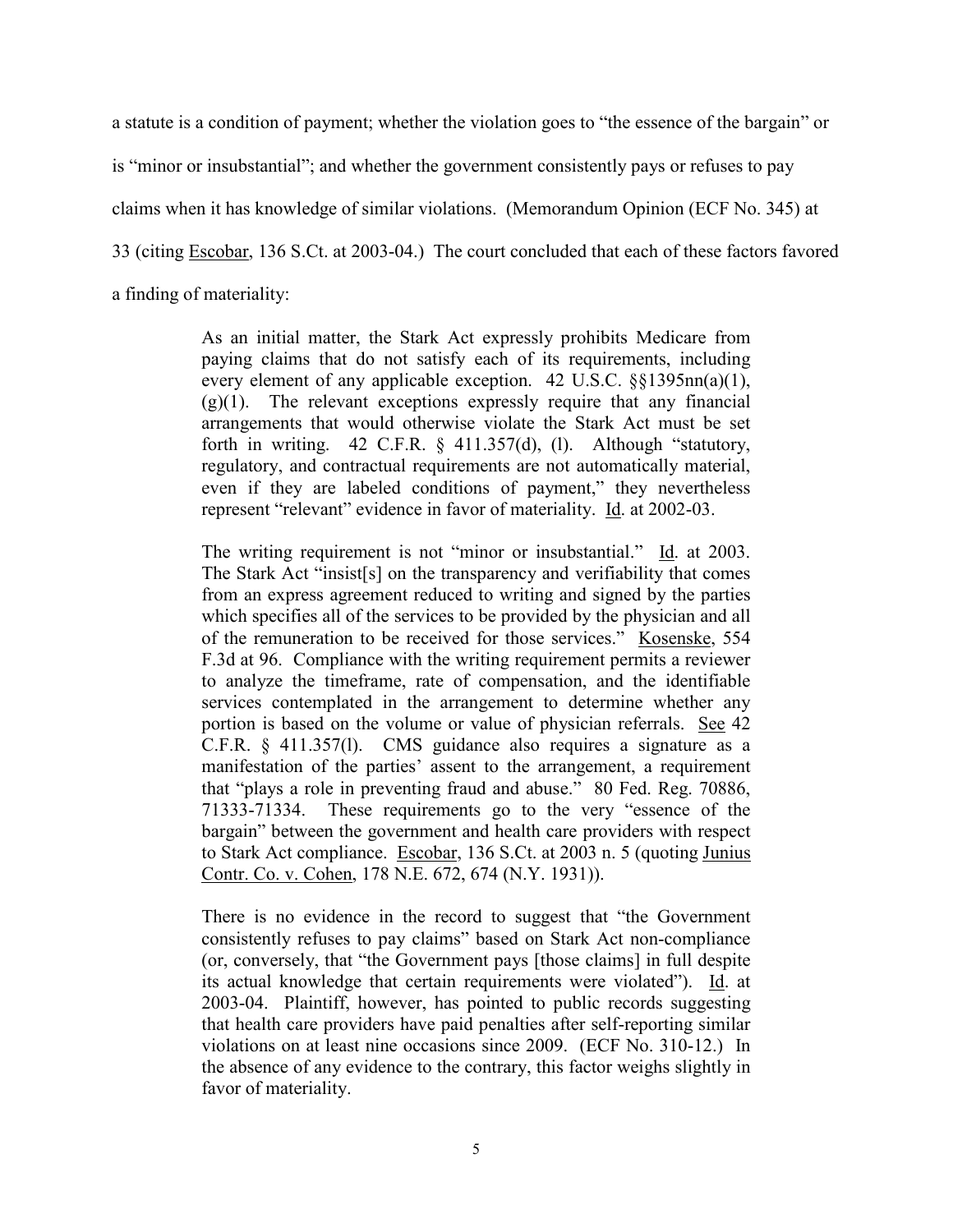(Memorandum Opinion (ECF No. 345) at 33-34.)

Defendants seek reconsideration of this conclusion in light of the Third Circuit Court of Appeal's recent decision in Petratos. In Petratos, the relator alleged that the defendant, a drug manufacturer, had concealed data showing that the side effects of a cancer drug were more severe than reported. Petratos, 855 F.3d at 485. The relator alleged that physicians would not have prescribed the drug had they known about the concealed data. Id. According to the relator, the concealment of that data caused those physicians to submit claims to Medicare for the drug that were not reasonable and necessary. Id. at 485-86. Critically, the relator conceded that "CMS would *consistently reimburse* these claims with full knowledge of the purported noncompliance." Id. at 490 (emphasis in original).

The Third Circuit Court of Appeals began its analysis by reviewing the guidance provided by the United States Supreme Court's decision in Escobar:

> Just last year in Universal Health Services v. United States ex rel. Escobar, the Supreme Court confirmed that "[a] misrepresentation about compliance with a statutory, regulatory, or contractual requirement must be material to the Government's payment decision in order to be actionable under the False Claims Act." — U.S. — 136 S.Ct. 1989, 1996, 195 L.Ed.2d 348 (2016). The Court described this standard as "demanding" and "rigorous," id. at 2002–03, and explained that a material misrepresentation is one that goes "to the very essence of the bargain," id at 2003 n.5 (citations omitted). This requirement helps ensure that the False Claims Act does not become "an all-purpose antifraud statute or a vehicle for punishing garden-variety breaches of contract." Id. at 2003 (citation and internal quotation marks omitted).

> The Supreme Court also provided guidance as to how the materiality requirement should be enforced. It explained that a misrepresentation is not material "merely because the Government designates compliance with a particular statutory, regulatory, or contractual requirement as a condition of payment ... [or because] the Government would have the option to decline to pay if it knew of the defendant's noncompliance." Id. Materiality may be found where "the Government consistently refuses to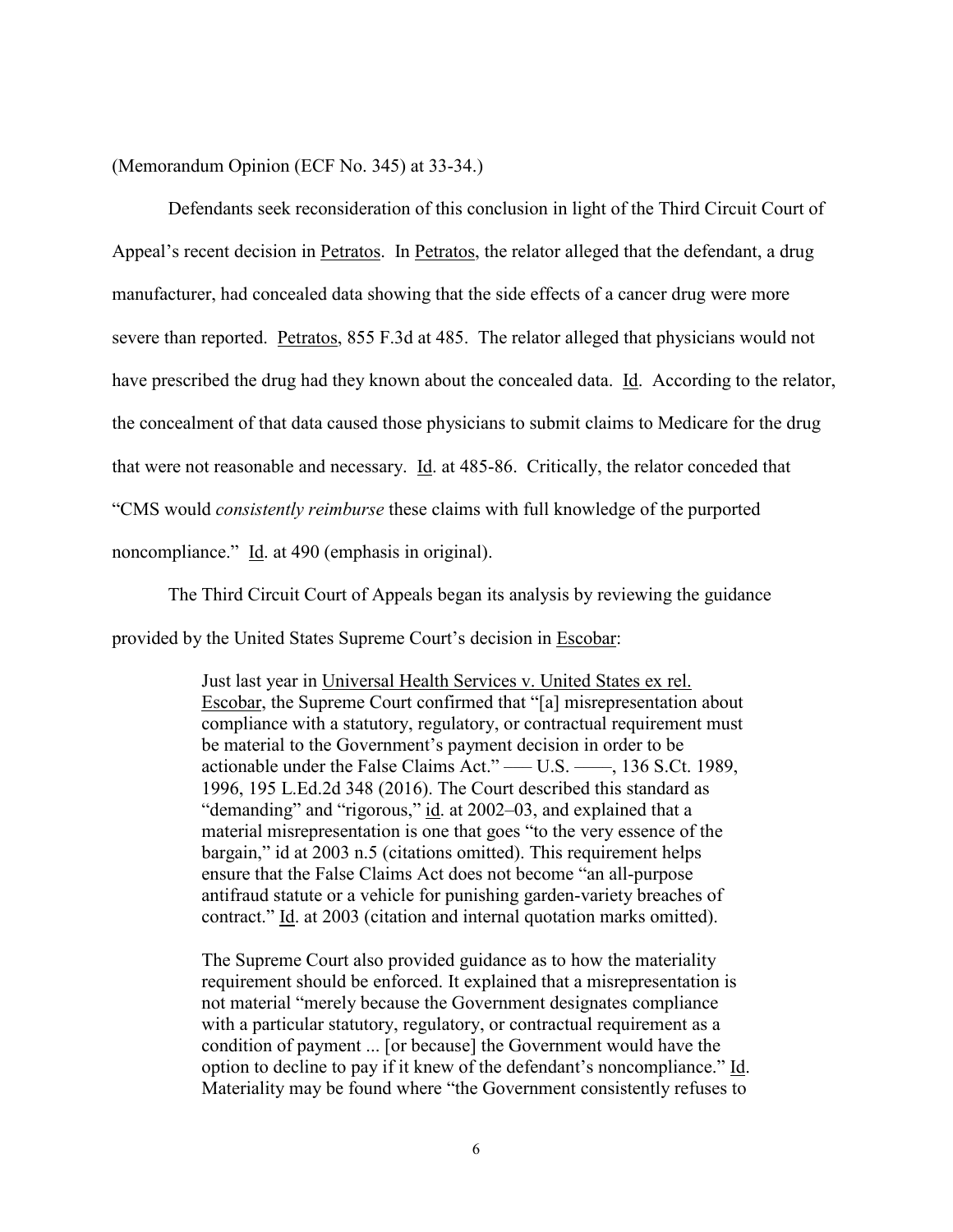pay claims in the mine run of cases based on noncompliance with the particular statutory, regulatory, or contractual requirement." Id. On the other hand, it is "very strong evidence" that a requirement is not material "if the Government pays a particular claim in full despite its actual knowledge that certain requirements were violated." Id. Finally, materiality "cannot be found where noncompliance is minor or insubstantial." Id.

Id. at 489.

Appling these principles, and relying heavily on the relator's concession that the government routinely paid the claims at issue despite full knowledge of the defendant's misrepresentations, the Third Circuit Court of Appeals held that the relator's allegations did not meet the "high standard" of materiality outlined by the

Supreme Court:

Petratos's allegations do not meet this high standard. As the District Court noted: "there are no factual allegations showing that CMS would not have reimbursed these claims had these [alleged reporting] deficiencies been cured." App. 18. Petratos does not dispute this finding, which dooms his case. Simply put, a misrepresentation is not "material to the Government's payment decision," when the relator concedes that the Government would have paid the claims with full knowledge of the alleged noncompliance. See Universal Health Servs., 136 S.Ct. at 1996 (emphasis added). Similarly, we think that where a relator does not plead that knowledge of the violation could influence the Government's decision to pay, the misrepresentation likely does not "have[ ] a natural tendency to influence ... payment," as required by the statute. See 31 U.S.C. § 3729(b)(4). At a minimum, this would be "very strong evidence" that the misrepresentation was not material. Universal Health Servs., 136 S.Ct. at 2003.

The Supreme Court's guidance in Universal Health Services also militates against a finding of materiality. The mere fact that § 1395y is a condition of payment, without more, does not establish materiality. See id. In addition, Petratos not only fails to plead that CMS "consistently refuses to pay" claims like those alleged, see id., but essentially concedes that CMS would consistently reimburse these claims with full knowledge of the purported noncompliance. Nor has he cited to a single successful claim under § 1395y involving drugs prescribed for their on-label uses or a court decision upholding such a theory.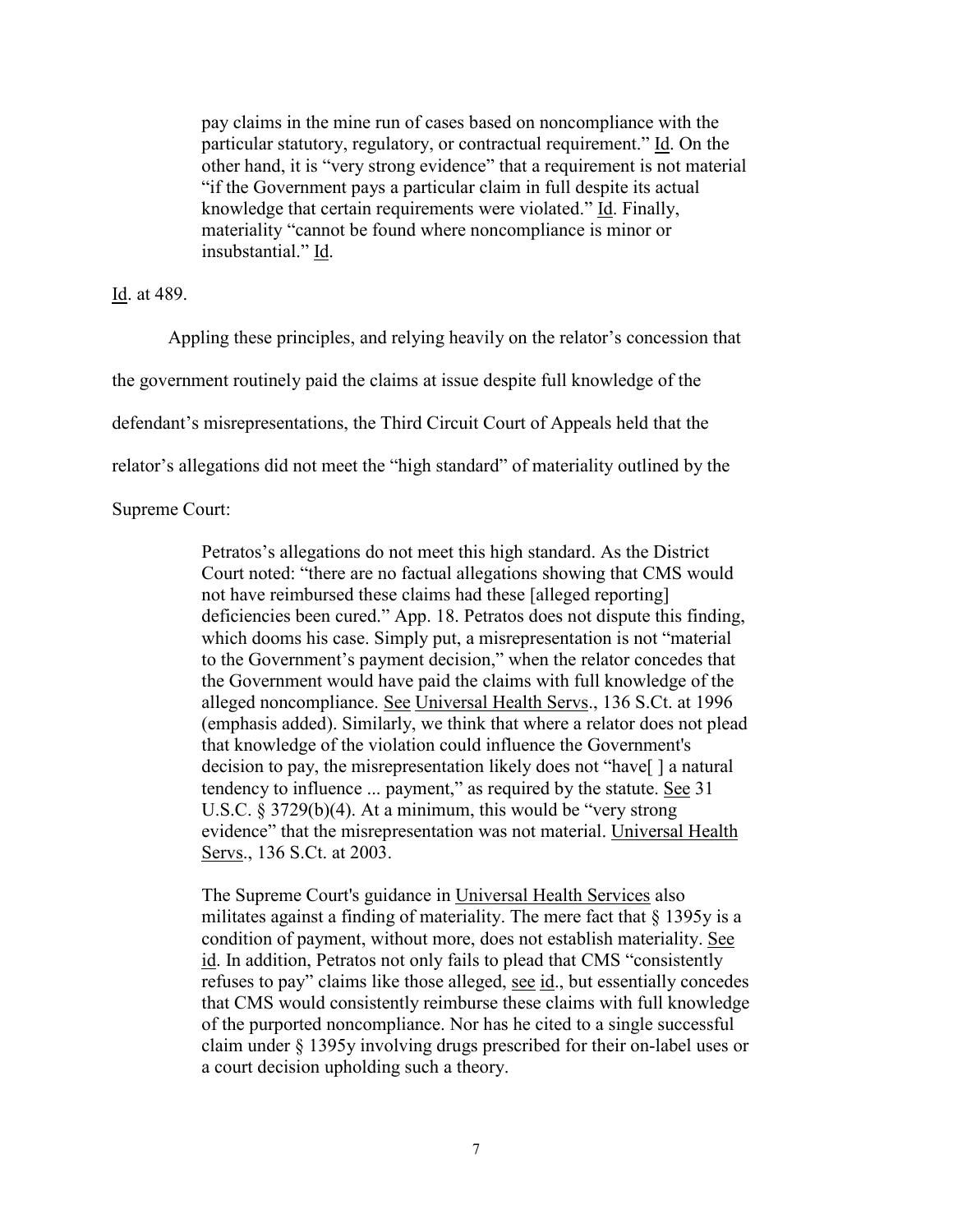Petratos's allegations are much like the sort of "minor or insubstantial" noncompliance that the Supreme Court explained should not be litigated under the False Claims Act. See id. Petratos does not claim that Genentech's safety-related reporting violated any statute or regulation. He acknowledges that the FDA would not "have acted differently had Genentech told the truth." App. 64. And as we have explained, he does not dispute that CMS would reimburse these claims even with full knowledge of the alleged reporting deficiencies.

Id. at 490.

Defendants assert that Petratos warrants reconsideration for two reasons. First, they contend that Petratos represents "an intervening change in the law." See CIGNA Reinsurance Co., 52 F.3d at 1218. This argument, however, is contradicted by defendants' own repeated characterization of Petratos as a "reinforcement" or "clarification" of the standards derived from Escobar, rather than an alteration to the state of the law that existed at the time that this court issued the Memorandum Opinion. (Brief in Support of Motion for Reconsideration ("Brief in Support") (ECF No. 358) at 10-11.) A review of the Court of Appeals for the Third Circuit's decision confirms that Petratos utilized the same "demanding" and "rigorous" standard for materiality that this court emphasized in the Memorandum Opinion. Petratos, 855 F.3d at 489. For example, the court of appeals noted that Escobar contemplates a "'demanding' and 'rigorous' standard for materiality"; a material misrepresentation is one that goes "to the very essence of the bargain"; a misrepresentation is not material "merely because the Government designates compliance with a particular statutory, regulatory, or contractual requirement as a condition of payment"; and materiality may be found where "the Government consistently refuses to pay claims in the mine run of cases based on noncompliance with the particular statutory, regulatory, or contractual requirement." Id. (quoting Escobar, 136 S.Ct. at 2002-03). These are the precise same factors that this court analyzed in reaching its summary judgment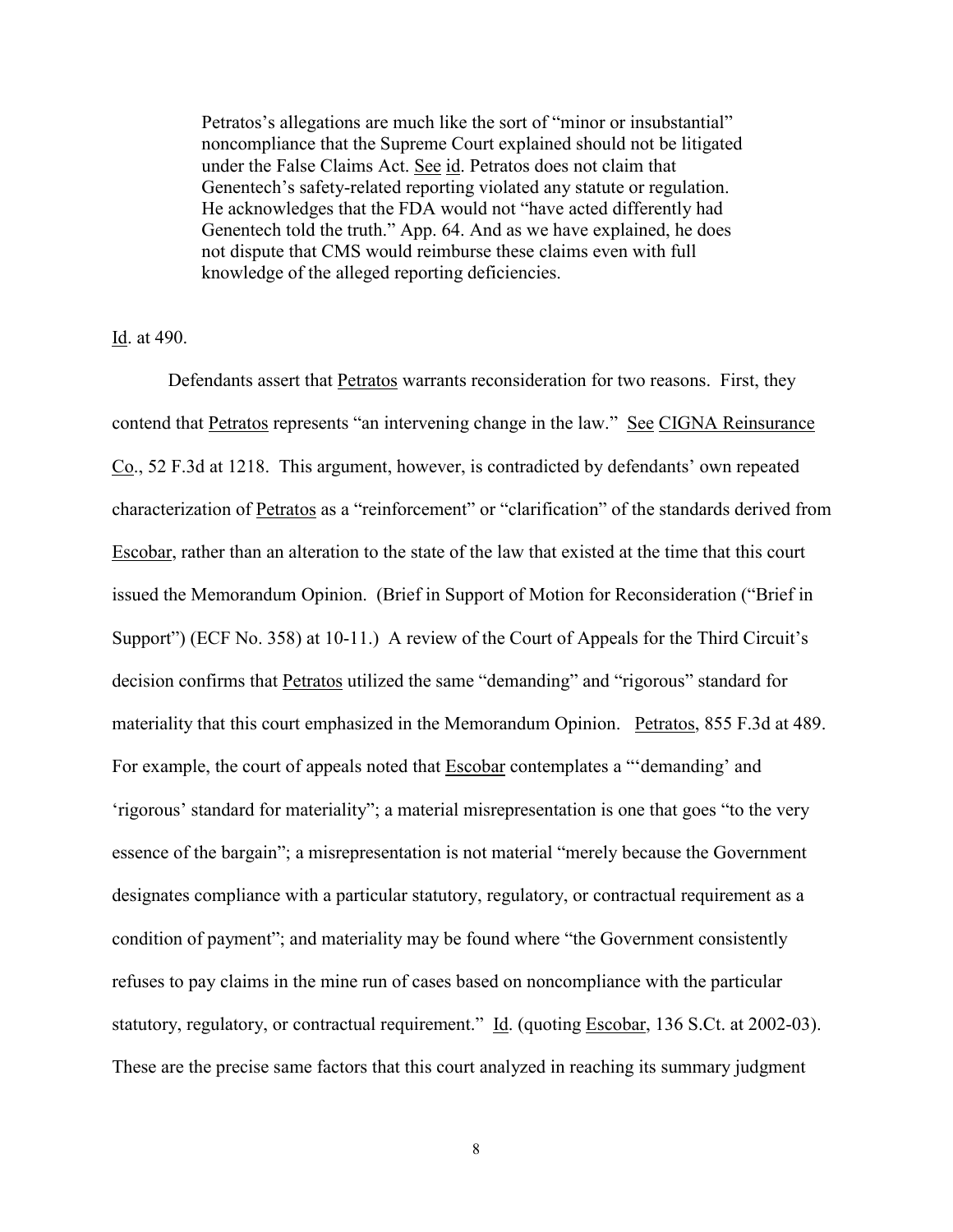decision. See Memorandum Opinion (ECF No. 345) at 33 (describing the relevant Escobar factors as whether compliance with a statute is a condition of payment; whether the violation goes to "the essence of the bargain" or is "minor or insubstantial"; and whether the government consistently pays or refuses to pay claims when it has knowledge of similar violations). As such, defendants' attempt to characterize Petratos as an intervening change of existing law misses the mark.

Defendants next argue that, even if Petratos does not represent a change in the law, it clarifies existing law in a manner which renders the court's Memorandum Opinion clearly erroneous. Aside from the Court of Appeals for the Third Circuit's affirmation of the materiality standard set forth in Escobar, the decision in Petratos is largely inapposite. In Petratos, the court of appeals repeatedly emphasized the relator's concession that "the Government would have paid the claims with full knowledge of the alleged noncompliance" and did, in fact, "consistently reimburse those claims" despite that knowledge. Petratos, 855 F.3d at 490. In Petratos, the plaintiff also failed to allege that the defendants' misrepresentations "violated any statute or regulation." Id. Plaintiff did not make any such concessions in the instant case; to the contrary, he explicitly maintains that defendants' conduct violated the Stark Act and the Anti-Kickback Statute and the government routinely refuses to pay claims that fail to meet the statutory standards of those statutes. (Memorandum Opinion (ECF No. 345) at 33-35.) Each of the decisions cited by defendants in their motion is distinguishable on this basis. See, e.g, United States ex rel. Kelly v. Serco, Inc., 846 F.3d 325 ( $9<sup>th</sup>$  Cir. 2017) (holding that there was no evidence to support materiality because *the government was fully aware* of the allegedly violative conduct); Abbott v. BP Exploration & Prod., 851 F.3d 384, 387-88 ( $5<sup>th</sup>$  Cir. 2017) (affirming grant of summary judgment for lack of materiality where the *government permitted*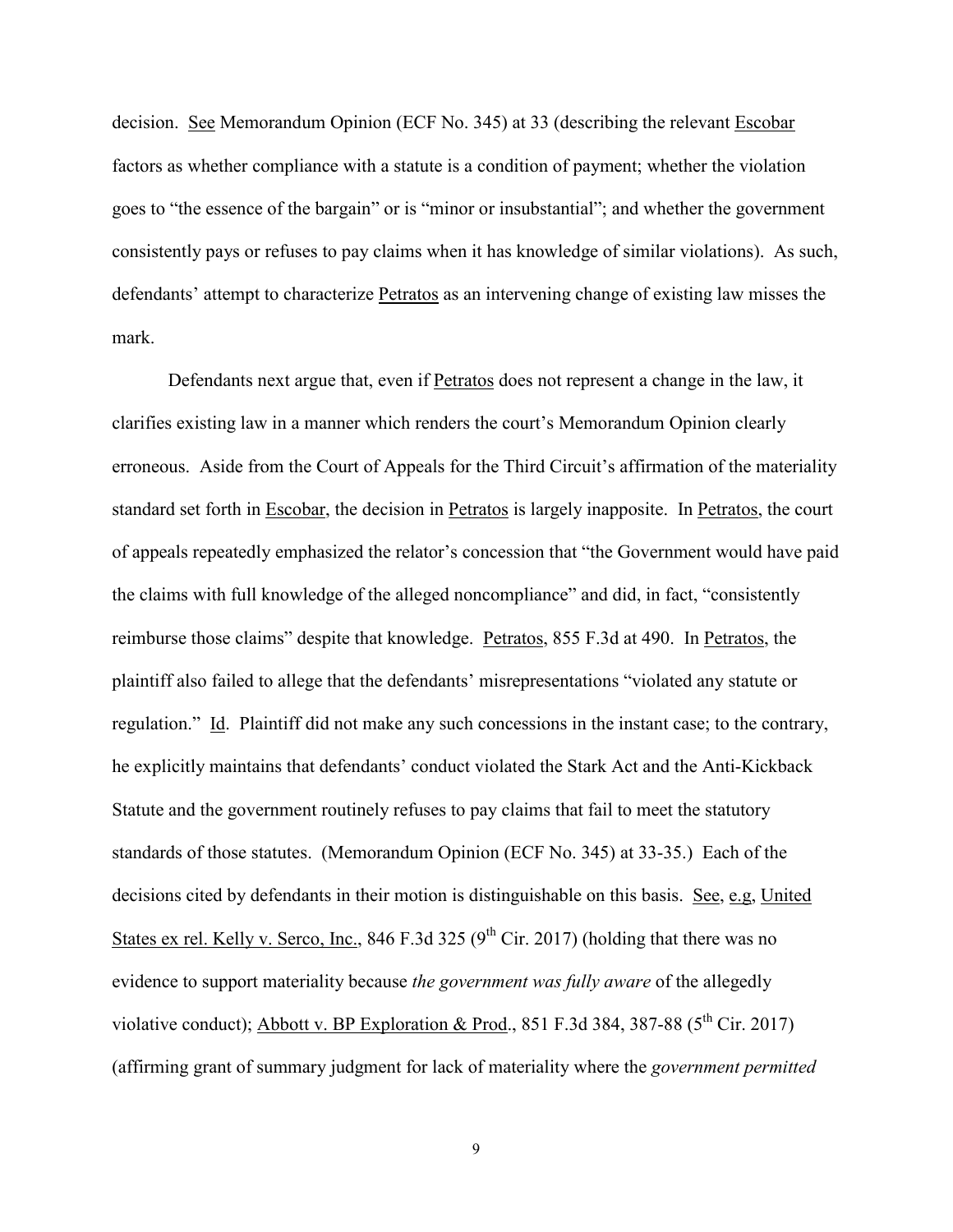*the defendant to continue* with drilling activities despite knowledge of alleged regulatory violations); United States ex rel. McBride v. Halliburton Co., 848 F.3d 1027, 1033-34 (D.C. Cir. 2017) (government did not disallow costs *despite learning of and investigating alleged violations*).

Defendants' remaining arguments represent a clear attempt to invite the court to "rethink a decision it has already rightly or wrongly made." Ins. Co. of Greater N.Y. v. Fire Fighter Sales & Service Co., No. 11-1078, 2015 WL 4531220, at \* 1 (W.D. Pa. July 27, 2015) (citing Williams v. Pittsburgh, 32 F.Supp.2d 236, 238 (W.D. Pa. 1998)). For example, at summary judgment, defendants vigorously argued that the demanding standard for materiality could not be met in this case because "hyper-technical or minor non-compliance with a regulatory requirement (as the Relator has recently contended in this case) is not sufficient to establish the element of materiality." (Hamot Brief in Support of Motion for Summary Judgment (ECF No. 287) at 8.) The court rejected this position, holding that the writing requirement contained in the relevant statutory exceptions is not "minor or insubstantial" but goes to the "very 'essence of the bargain' between the government and health care providers with respect to Stark Act compliance." (Memorandum Opinion (ECF No. 345) at 34) (quoting Escobar, 136 S.Ct. at 2003 n. 5). Defendants are not entitled to seek a "second bite of the apple" by way of a motion for reconsideration. See, e.g., Boone v. Daughtery, No. 12-1333, 2013 WL 5836329, at \*1 (W.D. Pa. Oct. 30, 2013) ("Motions for reconsideration are not designed to provide litigants with a second bite at the apple.") (citing Bhatnagar v. Surrendra Overseas Ltd., 52 F.3d 1220, 1231 (3d Cir. 1995)).

Defendants, again citing Petratos, argue that plaintiff did not adduce any evidence that the government consistently refuses to pay claims in situations where the requirements of the

10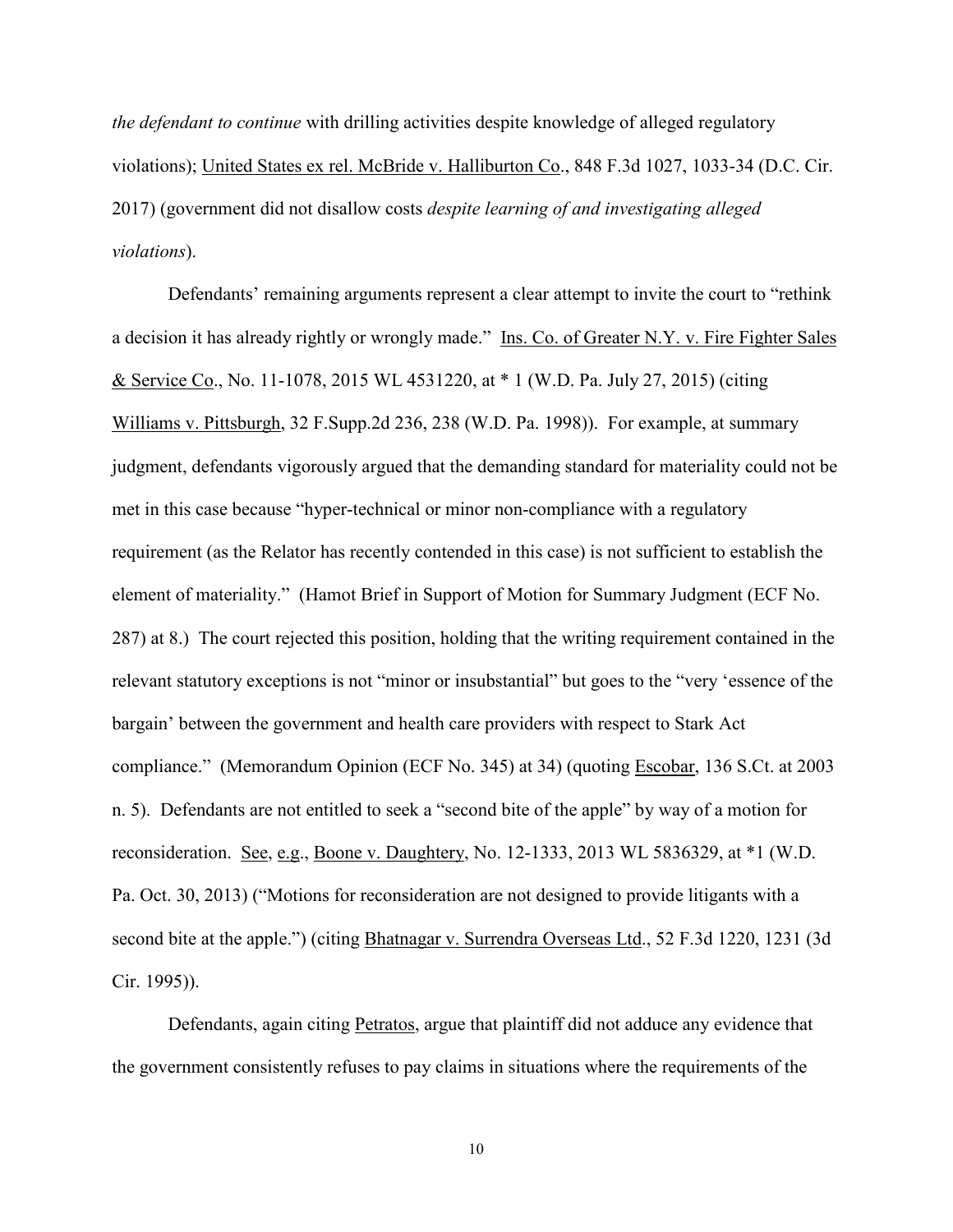Stark Act and Anti-Kickback statute exceptions are not met. As with defendants' previous assertion, the court addressed this precise issue in the course of reaching its summary judgment decision:

> There is no evidence in the record to suggest that "the Government consistently refuses to pay claims" based on Stark Act non-compliance (or, conversely, that "the Government pays [those claims] in full despite its actual knowledge that certain requirements were violated"). Id. at 2003-04. Plaintiff, however, has pointed to public records suggesting that health care providers have paid penalties after self-reporting similar violations on at least nine occasions since 2009. (ECF No. 310-12.) In the absence of any evidence to the contrary, this factor weighs slightly in favor of materiality.

(Memorandum Opinion (ECF No. 345) at 35.) Although defendants disagree with this conclusion, a motion for reconsideration is not a vehicle for a party to reargue points of disagreement with the court. Waye v. First Citizen's Nat'l Bank, 846 F. Supp. 310, 314 n.3 (M.D.Pa. 1994); Ogden v. Keystone Residence*,* 226 F.Supp.2d 588, 606 (M.D. Pa. 2002) (explaining that a motion for reconsideration may not be used to reargue issues already argued or relitigate points of disagreement between the litigant and the court).

Finally, defendants attack the court's reliance on the aforementioned public records to refute the suggestion that the government pays claims even when it is aware of Stark Act noncompliance. Defendants contend that these records were not properly referenced in plaintiff's Concise Statement of Material Facts and that the court erred in the weight that it ascribed to this evidence. The former contention is simply incorrect; plaintiff explicitly cited those records in his counter-statement of material facts and attached them as an exhibit to his opposition to the defendants' summary judgment motion. (Response to Joint Concise Statement of Material Facts (ECF No. 307) ¶ 39; Appendix to Concise Statement of Material Facts (ECF No. 310) Ex. 12.) With respect to the latter contention, defendants' objection to the court's evaluation of the